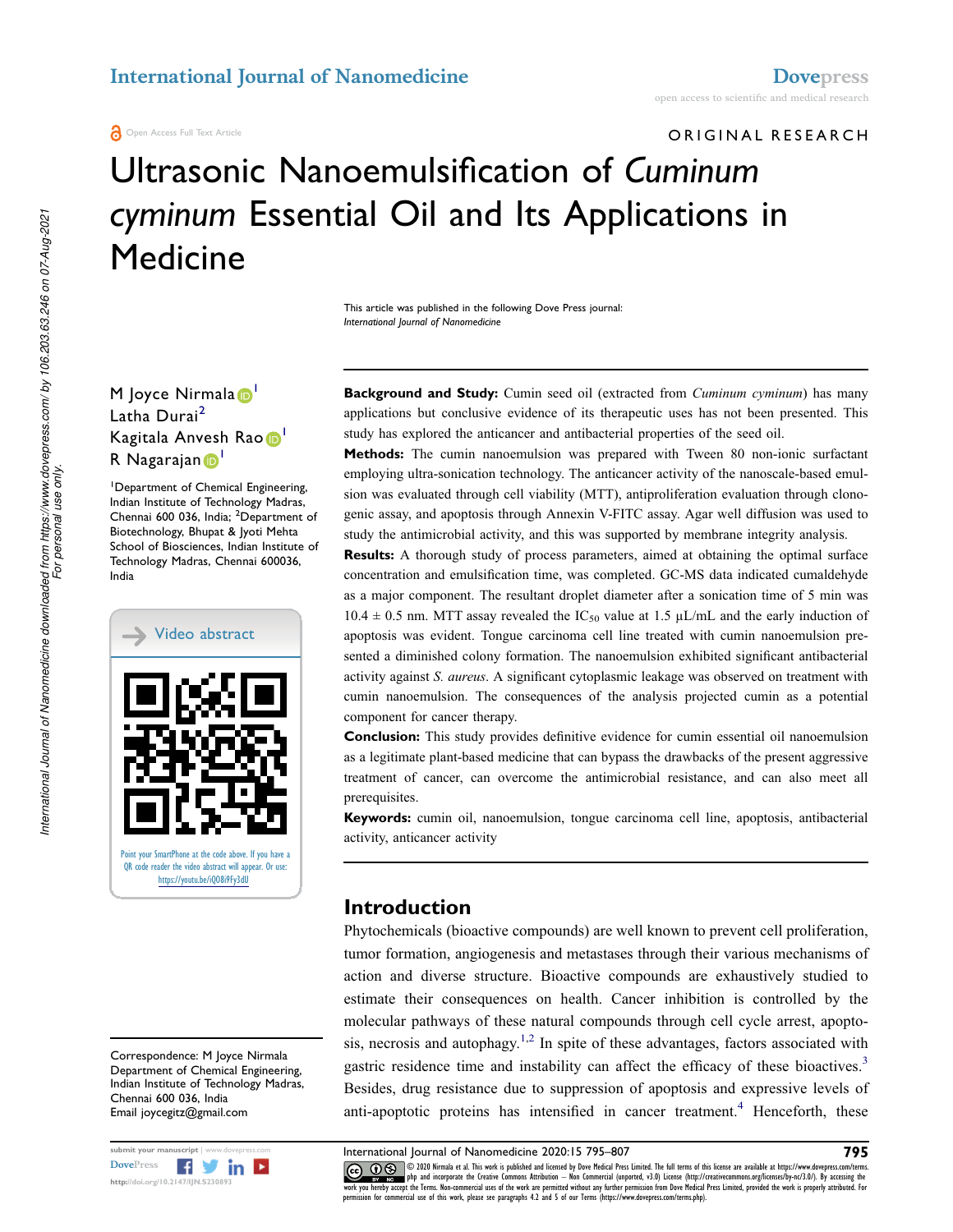bioactive compounds must be equipped to overcome the resistance mechanism occurring in these cells.<sup>5</sup> The pharmaceutical industry today faces a great challenge to develop an effective treatment for cancer in view of sideeffects observed in conventional therapies and the sharp hike in mortality rates to 8.8 million in the year 2015.<sup>6</sup>

Antimicrobial resistance has turned in to a global health threat that needs to be tackled from its very root.<sup>7</sup> Unbefitting usage of antibiotics and incremental intake of medicinal drugs has made antimicrobial resistance a substantial cause of health deterioration in developing countries.<sup>8</sup> Rise in antimicrobial resistance (AMR) has resulted in ineffective control of various diseases in the community. Moreover, the spectrum of AMR varies by region.<sup>9</sup> The consequences of AMR are, however, complicated by the toxic side effects of the expensive drugs which often result in mortality.<sup>10</sup>

Emergence of nanotechnology in the medicinal field has led to rapid progress in the recent years. Among nanocarriers to achieve tumor selective drug delivery, nanoemulsions are highly regarded owing to their remarkable properties.<sup>11</sup> Nanoemulsion applications populate diverse fields by virtue of their kinetic stability, high surface area per unit volume, tuneable rheology and many more positive attributes.<sup>12</sup> As nanocarriers, they improve therapeutic efficacy, reduce adverse toxic effects and are biocompatible.<sup>13</sup> Based on their potential, drug-containing nanoemulsions such as Liple, Cleviprex, Limethasone, Diazemuls, Lipfen, Ropion, Diprivan, and Vitalipid have been made commercially available in markets, and many others are at their clinical and preclinical stages of development.<sup>14</sup> Devising oil-in-water nanoemulsions is the preferred route in commercialization owing to their enhanced bioavailability and improved absorption capability of lipophilic compounds.<sup>15</sup>

Black cumin (Nigella sativa) has been predominantly used in traditional medicine for centuries due to significant biological properties of its active ingredients such as essential oils and proteins.<sup>16</sup> Studies support N. sativa essential oil formulated into nanoemulsion for its use in cancer therapy.<sup>17</sup> Cumin (*Cuminum cyminum*) seed is used as a condiment and also in perfumes in very small amount largely for its flavour and aroma. At present, there exists scant literature about the anticancer activity of cumin seed (Cuminum cyminum) oil nanoemulsion. In this study, the nanoemulsion was formulated to assess its cytotoxicity using MTT assay, antiproliferative activity by clonogenic assay and apoptosis indicated by Annexin V. Membrane integrity analysis and agar well diffusion assay were performed to assess the antibacterial activity of the seed oil nanoemulsion. GC-MS analysis of Cumin seed essential oil was also conducted.

### Methods

### **Materials**

Cumin seed oil (Cuminum cyminum) of Indian origin was purchased from Cyrus Enterprises, Chennai, India. The non-ionic surfactant, polyethylene glycol sorbitan monooleate also commonly known as Tween 80 was purchased from Merck, India. MTT was acquired from Hi Media Laboratories, India. Annexin V-FITC Early Apoptosis Detection Kit was purchased from Cell Signaling Technology, Inc. The water utilized for all the operations was double distilled with the help of a milli-Q system.

### Gas Chromatography-Mass Spectrometry (GC-MS)

GC analyses of cumin essential oil were carried out on a Hewlett Packard 6890 N gas chromatograph, equipped with HP-5 MS capillary fused silica column (30 m  $\times$  0.25 μm). The oven temperature was held at 45°C for 1 min, then programmed at  $5^{\circ}$ C/min to  $250^{\circ}$ C, and held for 20 min. Other operating conditions were as follows: carrier gas, He (99.999%); inlet pressure, 85.4 kPa; linear velocity, 44.2 cm/sec; injector temperature, 280°C; detector temperature, 250 °C; and split ratio, 1:50.

### Formulation Technique

Cumin nanoemulsion was formulated using the three components— Cumin seed oil, water and Tween 80. The non-ionic surfactant was preferred due to its favourable oil-in-water (O/W) characteristic. Tween 80 displays efficient solubility with essential oils, and also effectively minimises droplet diameter by adhering to the droplet's surface, improving the overall stability of O/W emulsion system. Nanoemulsion formulation process is a two stepprocess, initiating with preparations of O/W macroemulsions by blending of oil (cumin seed oil), surfactant (Tween 80) and water at specific concentrations using a magnetic stirrer at a speed of 500 rpm for 10 min (Table 1). The various oil: surfactant ratio  $(v/v\%)$  used in this formulation was 1:1 (Cum-A), 1:2 (Cum-B), and 1:3 (Cum-C). The oil concentration was kept to a constant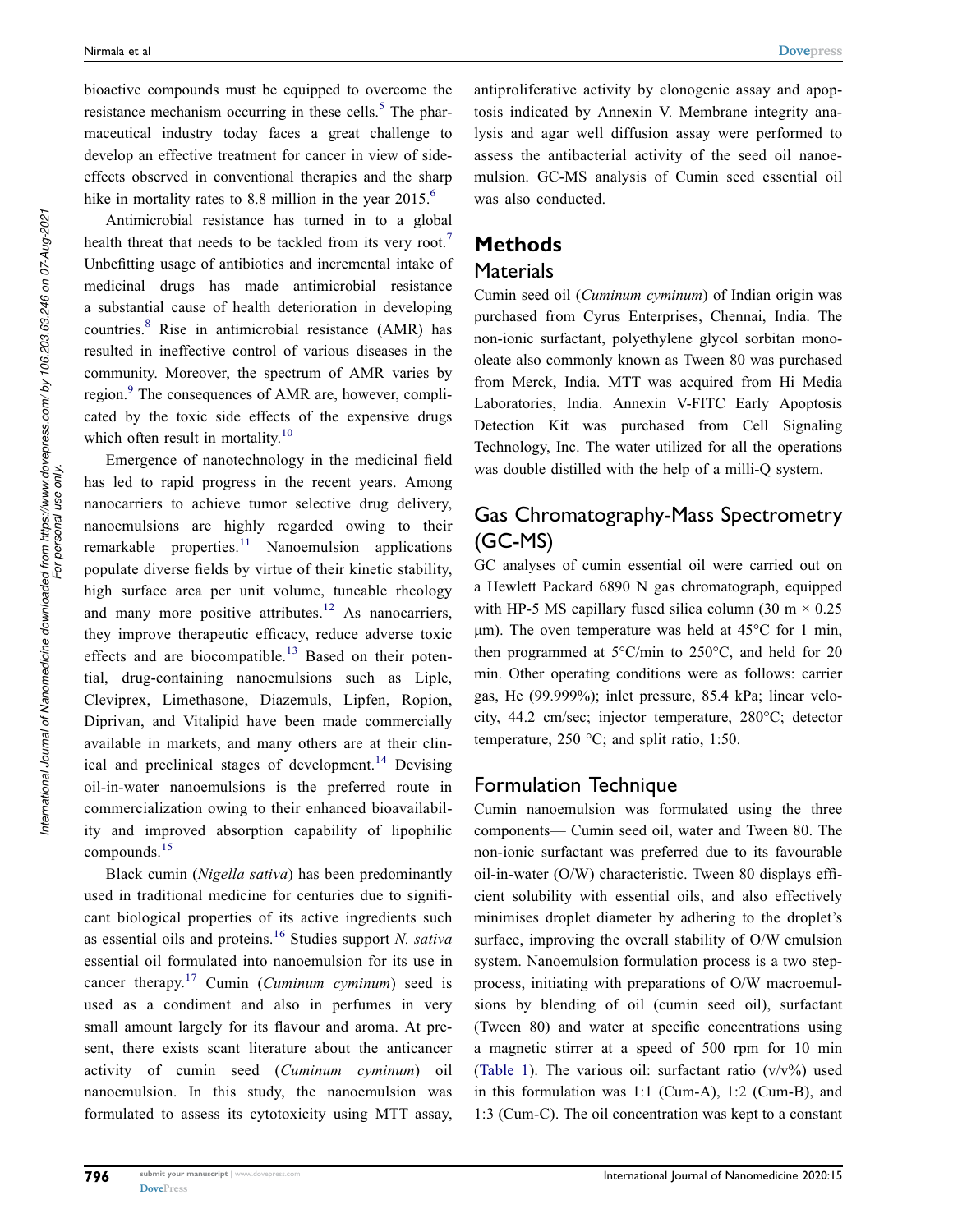| <b>Formulation</b><br>Code | Oil: Surfactant<br>Ratio (v/v) | Cumin Oil: Tween 80:<br>Water (v/v) | <b>Sonication</b><br>Time | <b>Mean Droplet Size</b><br>Diameter (nm) | Polydispersity<br><b>Index</b> |
|----------------------------|--------------------------------|-------------------------------------|---------------------------|-------------------------------------------|--------------------------------|
| $Cum-AI$                   | $\vert \cdot \vert$            | 6:6:88                              | 5 min                     | $149.33 \pm 1.15$                         | $0.257 \pm 0.082$              |
| $Cum-BI$                   | 1:2                            | 6:12:82                             | 5 min                     | $11.26 \pm 1.20$                          | $0.257 \pm 0.009$              |
| $Cum-CI$                   | 1:3                            | 6:18:76                             | 5 min                     | $10.4 \pm 0.51$                           | $0.212 \pm 0.105$              |
| Cum-A <sub>2</sub>         | $\mathbf{E}$                   | 6:6:88                              | $10$ min                  | $132.93 \pm 1.18$                         | $0.148 \pm 0.086$              |
| $Cum-B2$                   | 1:2                            | 6:12:82                             | $10$ min                  | $11.96 \pm 0.70$                          | $0.262 \pm 0.039$              |
| $Cum-C2$                   | 1:3                            | 6:18:76                             | $10$ min                  | $10.76 \pm 0.56$                          | $0.215 \pm 0.117$              |
| $Cum-A3$                   | $\vert \cdot \vert$            | 6:6:88                              | 15 min                    | $128.5 \pm 2.00$                          | $0.211 \pm 0.025$              |
| $Cum-B3$                   | 1:2                            | 6:12:82                             | 15 min                    | $12.83 \pm 2.17$                          | $0.273 \pm 0.258$              |
| $Cum-C3$                   | 1:3                            | 6:18:76                             | 15 min                    | $12.23 \pm 0.89$                          | $0.255 \pm 0.040$              |

Table 1 Different Formulations Used in Optimizing Cumin Oil Nanoemulsion

of 6%. Subsequently, these emulsions were prepared by forming their respective nanoemulsions using an ultrasonicator with 750 W input power processor [PCI (Probe sonicator-Advanced model) 20 kHz]. Each concentration was subjected to different sonication time periods of 5, 10 and 15 min, respectively. Turbulence produced by the high-energy shockwaves is capable of disrupting the droplets. The mild heat generated was regulated by positioning the sample in a container filled with ice.

### Characterization of Nanoemulsion

Absorbances of the emulsions were measured at 600 nm with the help of UV–visible spectrophotometer (V-630 Series, Jasco Analytical Instruments, Asia).

The droplet size and polydispersity index of emulsions of varying ratios were measured using dynamic light scattering technique (Horiba, Nanopartica SZ-100 series). Prior to the experiment, all the samples were diluted to 10% with deionised water in order to reduce the effects caused by multiple scattering effects.

The viscosity of the undiluted samples was measured using Brookfield Viscometer with Brookfield Rheocalc Software [DV-II+ Pro EXTRA, LV-II, UL Adapter] at 25  $\pm$  1°C, 60 rpm. The pH was examined quantitatively with a Digital pH meter [EUTECH Instruments, Oakton, Singapore], at  $25 \pm 1$  °C.

Stability studies such as centrifugation and subjecting the formulation to various extreme temperature conditions were carried out.

Subsequently, the best formulation was identified on the basis of reduced surfactant concentration utilization, stable physicochemical properties and lower droplet sizes. All trials were carried out in triplicate as three independent experiments, and results expressed as the mean  $\pm$  standard deviation.

#### Anticancer Activity Cell Culture

Tongue carcinoma cell line (SAS) and Hek-293 (nontumorigenic) cell line were obtained as a kind gift from Professor Devarajan Karunagaran, Department of Biotechnology, Indian Institute of Technology Madras, Chennai, India. SAS cell line was procured from an accredited commercial source Japanese Collection of Research Bioresources Cell Bank, Japan by our Institute IIT-Madras, Department of Biotechnology. Professor Devarajan Karunnagaran group procured this cell line and used this cell line for their research work and published recently in Mol Cell Biol 2019 Mar 15 (https:// www.ncbi.nlm.nih.gov/pmc/articles/PMC6399668/). SAS cells were maintained in Roswell Park Memorial Institute (RPMI) 1640 Medium, and Hek 293 cells were maintained in Dulbecco's Modified Eagle's Medium (DMEM) supplemented with 10% Fetal Bovine Serum (FBS) at 37° C in 5%  $CO<sub>2</sub>$  and penicillin (100 units/mL)/ streptomycin (100 μg/mL) (Gibco, Grand Island, NY, USA).

#### Cell Viability Measurement

SAS cells were seeded in 96-well plates (10, 000 cells/ well), and cultured in Roswell Park Memorial Institute (RPMI) 1640 Medium,  $37^{\circ}$ C,  $5\%$  CO<sub>2</sub> for a day. On the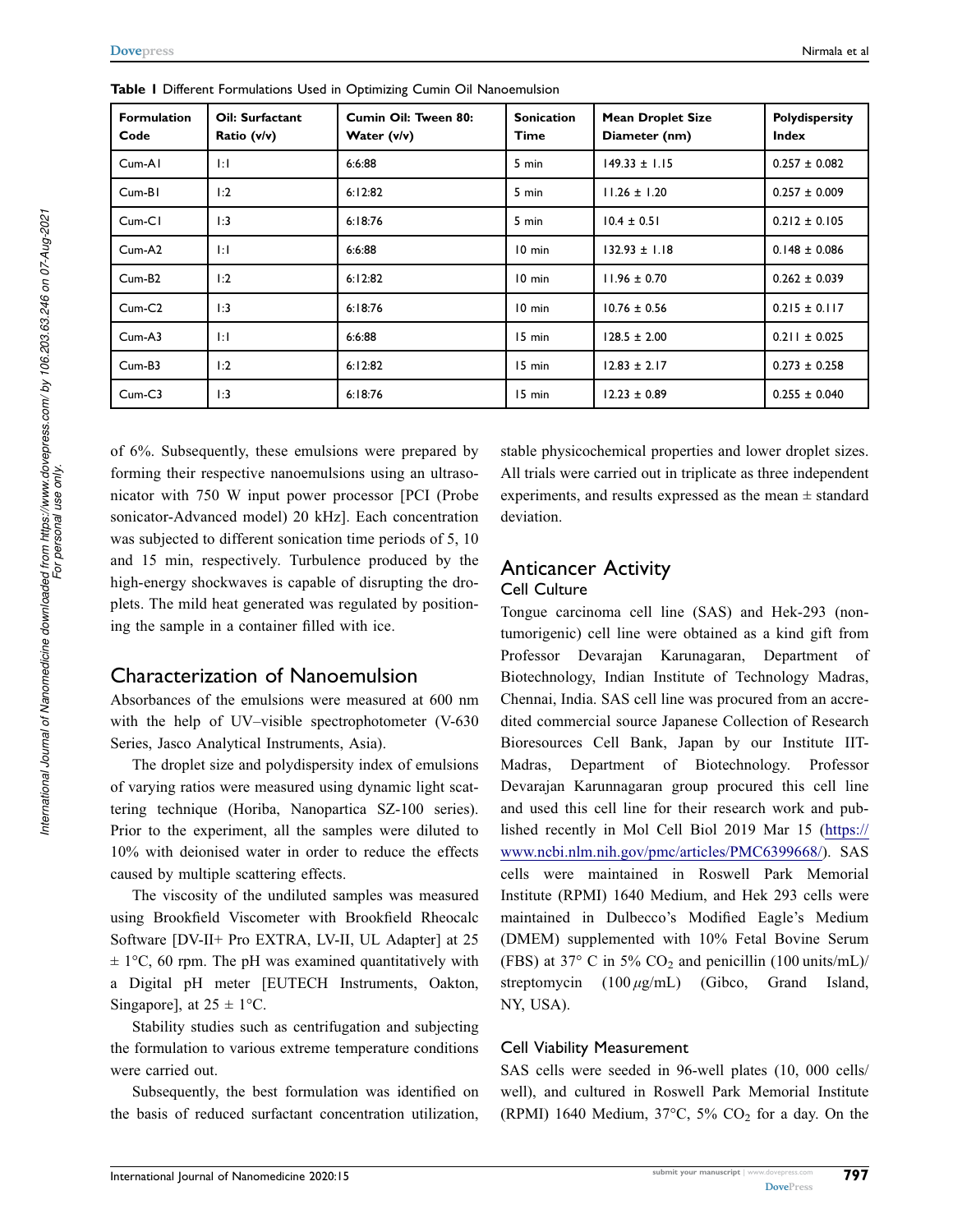next day, they were treated with an increasing concentration of optimized cumin nanoemulsion formulation. A surfactant-water mixture was the negative control. After 48 h of treatment, MTT assay was performed by adding MTT solution (0.5 mg/mL) to each well and incubating for about 3 hrs. Dark blue formazan crystals formed, implying the presence of viable cells on solubilization with DMSO. Nonviable cells do not form those crystals. The absorbance was measured by a microplate reader at 570 nm. The cell viability was expressed as the percentage of formazan absorbance.<sup>18</sup>

#### Clonogenic Assay

The colony formation assay in this study was carried out by culturing cells in 6-well culture plates (1000 cells/well) and after 24 h, treated with cumin nanoemulsion at  $IC_{50}$ concentration and incubated at  $37^{\circ}$ C and  $5\%$  CO<sub>2</sub> for 7–10 days till optimal clones were acquired. Later, methanol was employed to fix and then stained with crystal violet to observe the colonies.<sup>19</sup>

#### Annexin V-FITC Assay

SAS cell line  $(1 \times 10^5)$  was cultured overnight after it was plated onto 25-cm<sup>2</sup> flasks. Subsequently, it was incubated with cumin nanoemulsion at  $IC_{50}$  for 48 h. All the cells were collected and then washed off with PBS or ice-cold medium through centrifugation. In due time, these cells were resuspended with Annexin V binding buffer. One microliter of Annexin V-FITC conjugate and 12.5 µL of Propidium Iodide (PI) solution were added up together to each aliquot of 96 µL cell suspension and then incubated for 10 min on ice in dark. Finally, it was diluted to a final volume containing 250 µL/assay with ice-cold 1X Annexin V binding buffer and immediately analyzed using a BD FACSVERSE flow cytometer with an inbuilt BD FACSuite<sup>TM</sup> Software.

## Antibacterial Activity

### Bacterial Culture

Staphylococcus aureus (ATCC 29213), a bacterial pathogen, was sustained at 4° C in agar slants as stock cultures. A few selected colonies were segregated from these cultures and were inoculated into Mueller–Hinton Broth. A separate subculture was made to ensure both the purity and viability and was further diluted with fresh medium to achieve an optical density of 1.5  $x 10^7 - 10^8$  CFU/mL.

#### Agar Well Diffusion Assay

A 100 µL volume of the microbial inoculum was inoculated by spreading it over the entire agar surface. A hole of diameter 6 to 8 mm is punched aseptically with a cork borer and a volume of 20–100 µL of the optimized concentration of cumin nanoemulsion is introduced. All the resulting effects of cumin oil, surfactant, and DMSO were scrutinized independently. The agar plates were then incubated in accordance with appropriate and suitable conditions. The phytochemical compound was diffused in the agar medium and inhibited the growth of the microbial strain tested. At the end of incubation for 24 h, the diameter of the zone of inhibition was measured. $20$ 

#### Membrane Integrity Analysis

With a slight alteration as indicated by the convention of Hou et al, $^{21}$  an overnight-developed culture was gathered, washed, resuspended, and changed in accordance with  $1 \times 10^8$  CFU/mL utilizing PBS. Test samples were made by weakening a 0.5 mL of the microbial suspension bringing about a volume of 9.5 mL of cumin oil and its nanoemulsion. The microbial suspension diluted to 9.5 mL of PBS was functioned as a negative control. All the test samples were then incubated for 1 h in the laboratory environment. To force out the cytoplasmic substance from the microbial cells, the previously incubated samples were further centrifuged at 6000 G for 10 min. The supernatant was then estimated for absorbance at 260 nm utilizing UV–Vis Spectrophotometer. This test was conducted in triplicate.

#### Statistical Analysis

Graphpad Prism 4.0 (GraphPad Software, Inc., San Diego, CA) was used to produce concentration-dependent curves along with statistical analysis. Every investigation was repeated for a minimum of three times. These analyses enable the estimation of mean  $\pm$  STD, one- or two-way ANOVA, and Bonferroni post-test in every relevant  $(*P<0.05; **P<0.01; **P<0.001).$ 

### **Results**

### Identification of Cumin Essential Oil Constituents by GC-MS

Gas Chromatography-Mass Spectroscopy was performed for the cumin oil. The peak area% and the retention time of active components are shown in Figure 1. The tests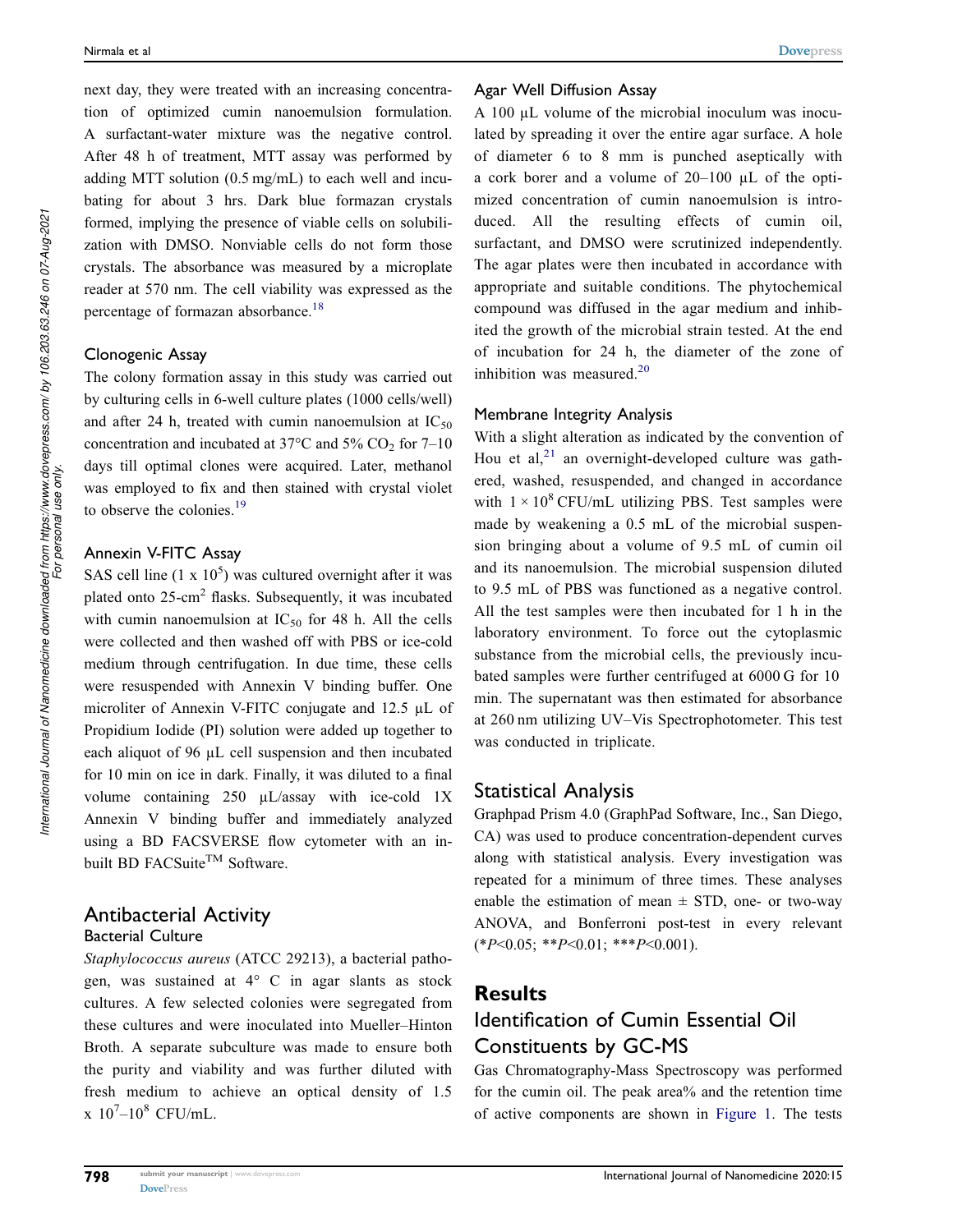

Figure I Gas Chromatography-Mass Spectroscopy of cumin essential oil extract.



Figure 2 Visual appearances of all the formulations with varying sonication time depict colour gradient from milky white to clear emulsion.



Figure 3 Mean droplet size of cumin oil-based formulations with respect to emulsification time and sonication time of the varying formulations.

revealed cumaldehyde with the highest peak area % of 32.50, followed by  $\alpha$ -Pinene (9.68), sabinene (7.54), o-cymene (6.55), β-Pinene (6.0), isopropyl benzaldehyde (4.91), 3-carene (4.42), D-limonene (4.41),  $\alpha$  - Terpinyl acetate (3.53), trans-nerolidol (3.02), crithmene (1.95), terpinen-7-al (1.56), p-Cumic aldehyde (1.51), Cumic acid (1.41) in the chromatogram.

### Nanoemulsion Characterization

Visual appearances of the formulations of varying oil-tosurfactant ratio after a sonication time of 5, 10 and 15 min are shown in Figure 2. The increase in oil-to-surfactant ratio ranging from 1:1 to 1:2 and 1:3 led to the change in colour of emulsions from milky white to transparent.

During the preparation, a rapid decrease in the droplet diameter from Cum-A to Cum-C formulations with a rise in the oil-to-surfactant ratio was observed (Figure 3). Their polydispersity indices affirm uniformity of the droplets formed.

Cum-C1 was further optimized for application studies owing to stable uniform droplets with relatively low surfactant concentration and minimized droplet size diameter formed within a sonication period of 5 min (Figure 4).

Physico-chemical characterization was done for all ratios with an optimized sonication time of 5 min. A decrease in absorbance is observed with increasing surfactant concentration (Figure 5).

The surfactant concentration manifests a clear direct relation with viscosity. With an increase in surfactant concentration, the viscosity rises (Figure 6).

pH values increase with increasing surfactant concentration (Figure 6). The pH values of Cum-A1, Cum-B1 and Cum-C1 at room temperature were found to be in the range of  $5.21 \pm 0.005$ ,  $5.93 \pm 0.025$  and  $6.16 \pm 0.005$ , respectively.

Cum-A formulations did not exhibit stability, as they phase-separated within 72 h of preparation. Cum-B and Cum-C formulations passed through all stress conditions displaying good stability.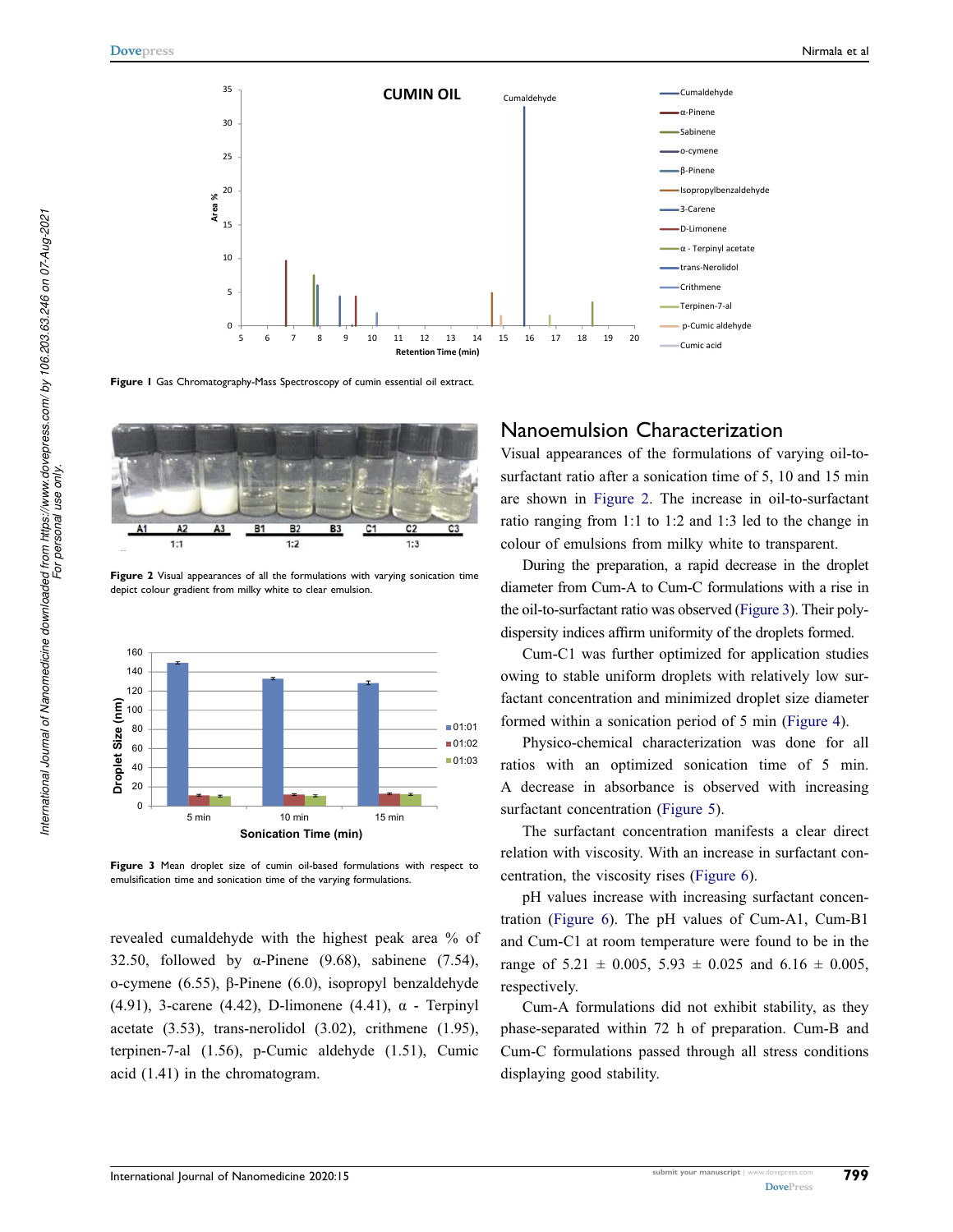





Figure 5 UV-Spectroscopic measurements of formulations with oil: surfactant ratios of 1:1, 1:2, 1:3 at 600 nm displays a decrease in absorbance with increased surfactant concentration.



Figure 6 The effect of oil-surfactant ratio (1:1 to 1:3) on viscosity and pH.

### Anticancer Activity

#### Cytotoxicity of Nanoemulsion

Cell viability was studied through quantification of the formazan crystal formation associated with the reduced MTT tetrazolium by living cells. MTT technique (related to cell metabolism and activity), is a colorimetric quantitative evaluation of cytotoxicity, cell viability and also cell proliferation.22,23

The MTT assay expresses cytotoxicity against SAS cell line on interaction with nanoemulsion at an  $IC_{50}$ 



Concentration of optimized formulation (µl/mL)

Hek 293 cells



#### Concentration of optimized formulation (µl/mL)

Figure 7 (A and B) Cell viability measurement of Hek 293 (A) left and HTh-7 (B). Cells were treated with 1.5 µL/mL and after 48 hr of treatment MTT assay was performed by assessing formazan crystal formation (purple colour formation), which was then measured by a microplate reader at 570 nm.

concentration (50% reduction in cell viability) of 1.5  $\mu$ L/ mL (Figure 7A). However, the nanoemulsion did not show any cytotoxicity on the non-tumorigenic cell line Hek 293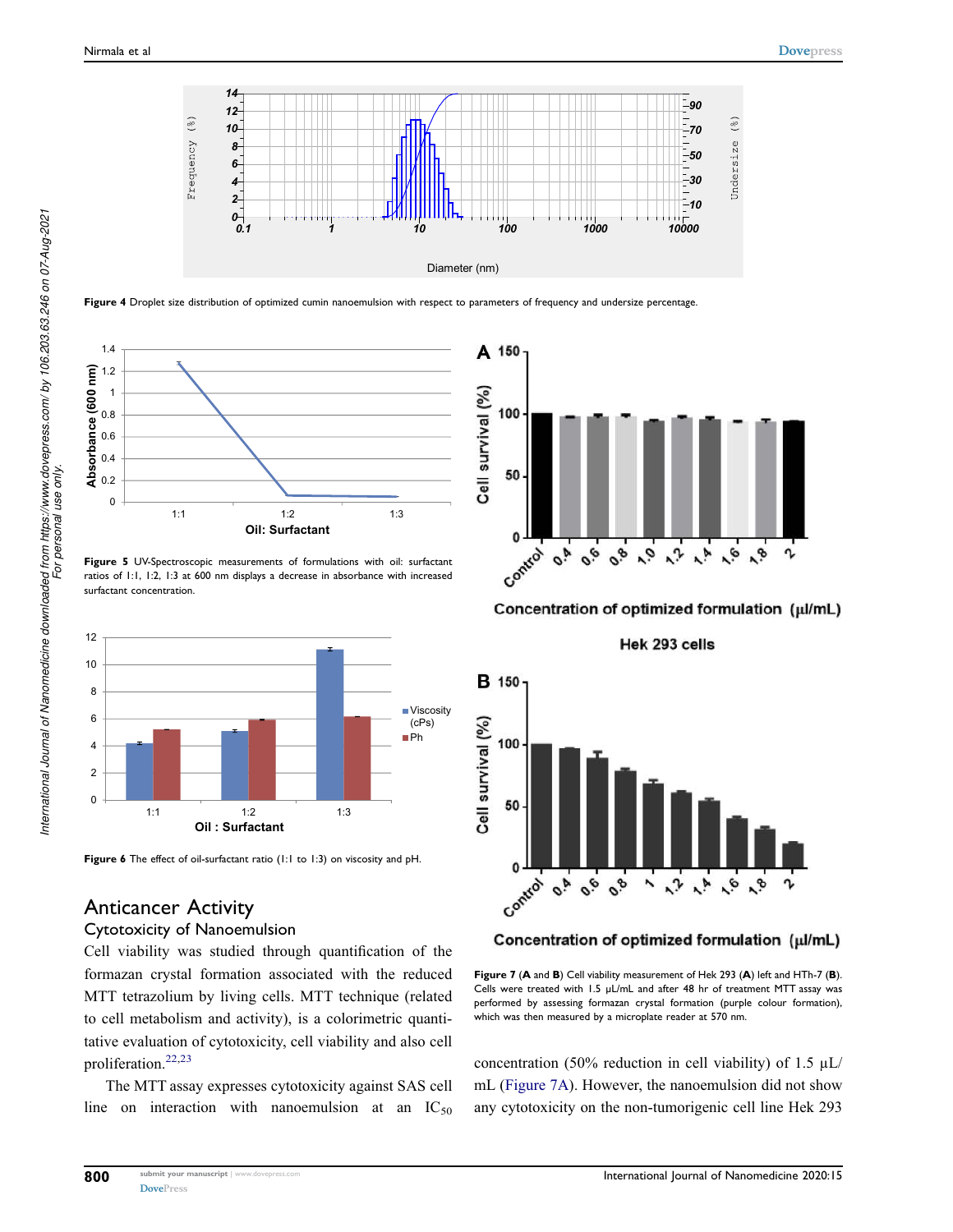cell line (Figure 7B), implying that the nanoemulsion targets and inhibits cell proliferation of only the cancerous cells. With an increase in the exposure concentration, there was a decrease in cell viability. This effect was observed at 48 hrs. However, there was no significant change for 24 h and 48 h of exposure duration in relation to the control. The vehicle control did not contribute any cytotoxicity.

#### Clonogenic Assay

Clonogenic assays are frequently used to investigate the survival of irradiated cancer cells.<sup>24</sup> Clonogenic assay is a method based on ionizing radiation to determine cell reproductive death after treatment.<sup>25</sup> Clonogenic assay was

conducted to verify the antiproliferative activity of cumin nanoemulsion. SAS cell line was treated with 1.5 µL/mL of concentrated cumin nanoemulsion for a duration of 7–10 days. The results depicted a diminished colony formation, as shown in Figure 8A and B. This result confirms the antiproliferative effect of cumin nanoemulsion against SAS cells.

#### Flow Cytometry

Organisms evolve the cell suicide mechanism termed apoptosis to eliminate the redundant, damaged, or infected cells.<sup>26</sup> The Annexin V-FITC assay perceives such early apoptotic cells through flow cytometry assay in a cell population.





Figure 8 (A and B) Colony formation assay reveals a significant decline on the treatment of tongue carcinoma cell line with nanoemulsion (right) as compared to untreated control (left). Cells were treated with nanoemulsion formulation and incubated at  $37^{\circ}$ C and 5% CO<sub>2</sub> for 7–10 days until the formation of optimal clones. After incubation, the cells were fixed with methanol and stained with Crystal violet.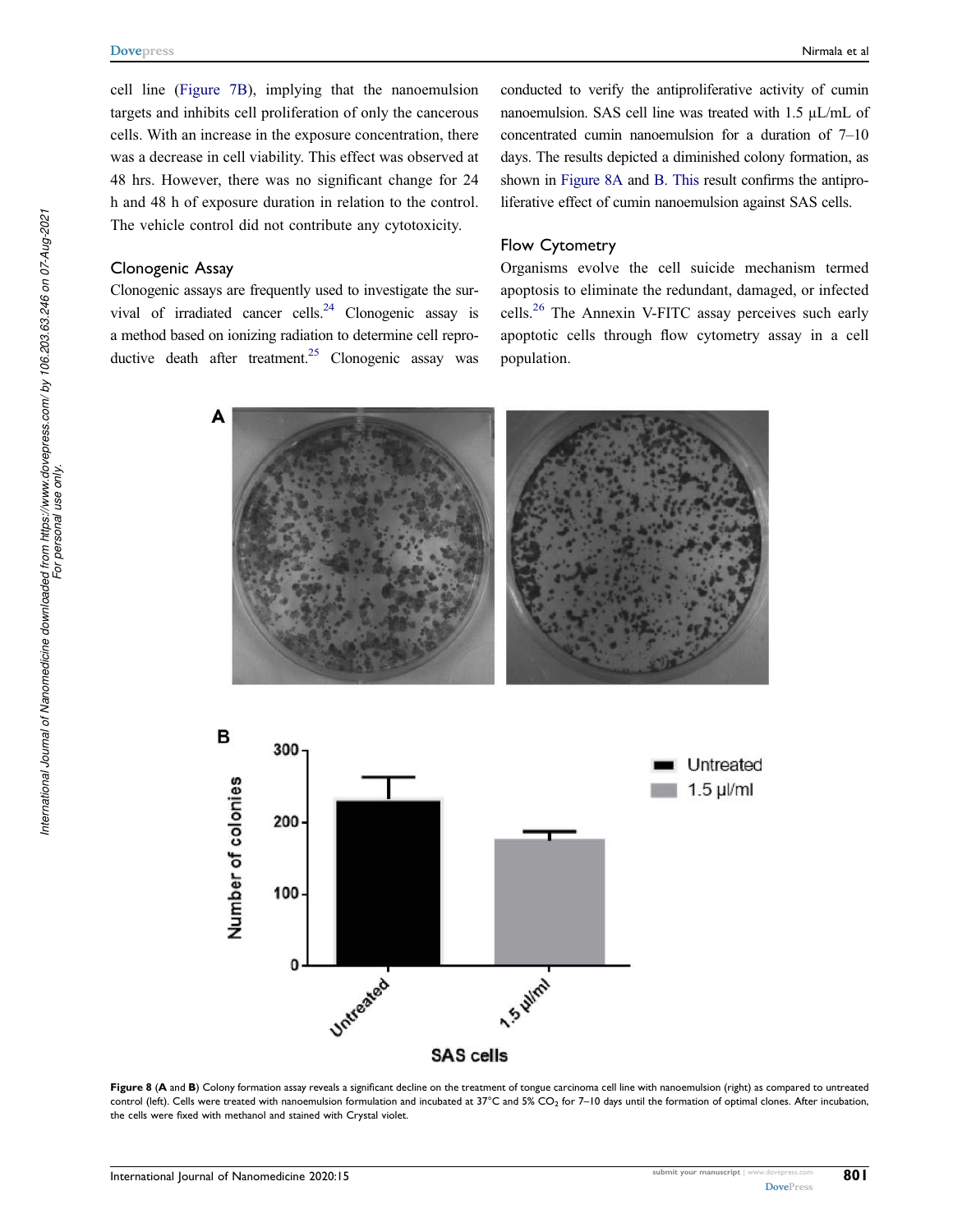*International Journal of Nanomedicine downloaded from https://www.dovepress.com/ by 106.203.63.246 on 07-Aug-2021 For personal use only.*

International Journal of Nanomedicine downloaded from https://www.dovepress.com/ by 106.203.63.246 on 07-Aug-2021<br>For personal use only



Figure 9 (A and B) Annexin V-FITC assay to detect early apoptosis in the SAS cell line that is treated with the formulated cumin nanoemulsion on contrary with control.

In order to determine whether the cumin nanoemulsion induces cell death by apoptosis, Annexin V-FITC Assay was performed using cumin nanoemulsion at a concentration of 1.5 µL/mL. The assay demonstrated early apoptosis (Annexin  $V^+/PI^-$ ) in the SAS cell line (Figure 9A and B). Slight necrosis (Annexin  $V^-/PI^+$ ) was observed, as shown in Figure 9A.

#### Antibacterial Activity Agar Well Diffusion

Agar well diffusion is extensively employed for assessing the antimicrobial activity of plants and microbial extracts.<sup>27</sup> Agar well diffusion assay was performed and both mean and standard deviation were calculated. At the optimized concentration of cumin nanoemulsion, a clear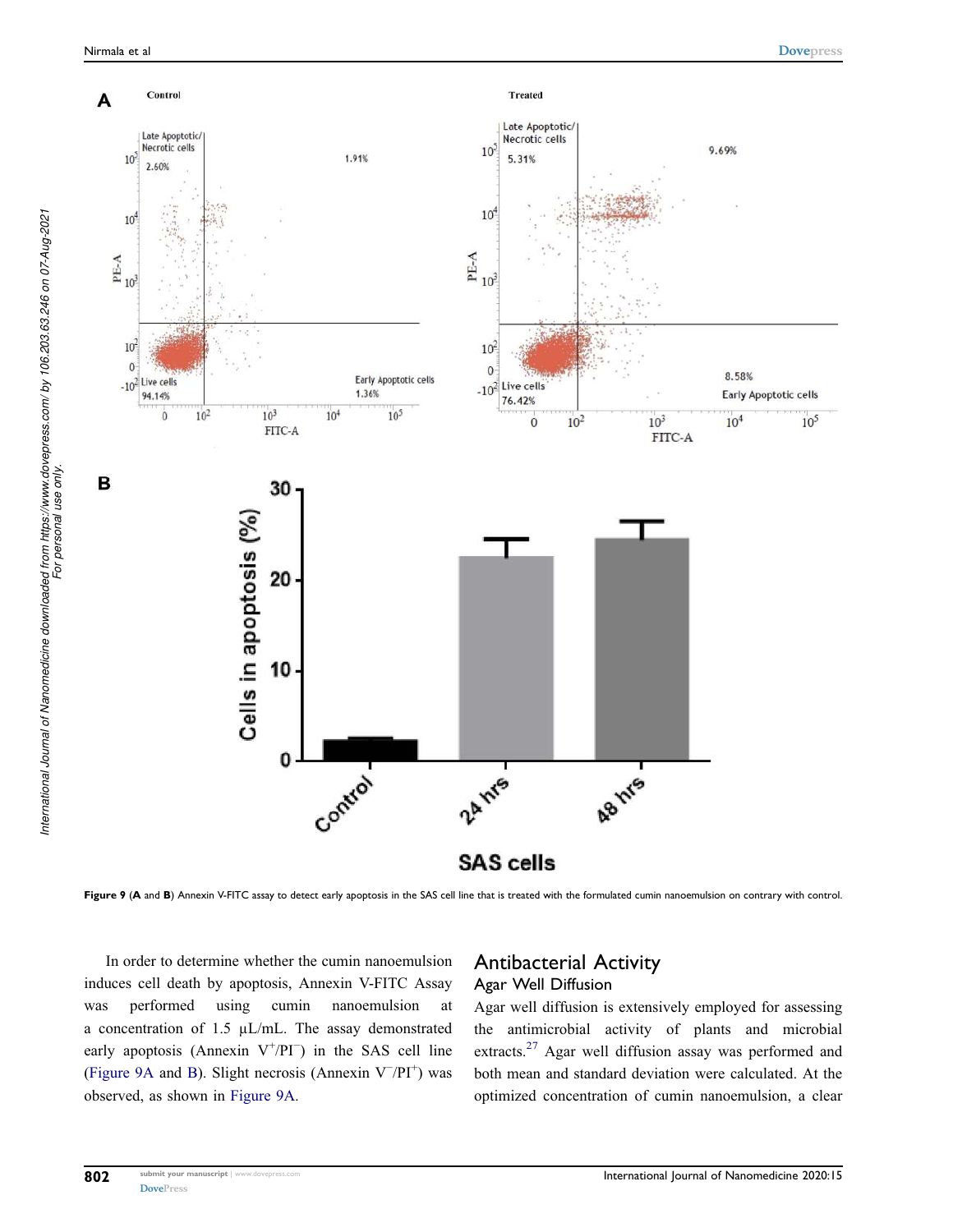

Figure 10 Antibacterial activity of the formulated nanoemulsion against Staphylococcus aureus by agar well diffusion assay.



Figure 11 Membrane integrity analysis displays potential cytoplasmic leakage from Staphylococcus aureus on treatment with the optimized Cum-C1 formulation in comparison with control.

and sensitive zone of inhibition for three replicates was observed with a mean diameter of  $20.3 \pm 0.11$  mm (Figure 10). However, cumin oil displayed a zone size of  $18.6 \pm 0.11$  mm. The oil and emulsion showed no significant difference, though there was a slight increase in the zone size with respect to cumin nanoemulsion.

#### Membrane Integrity

Membrane integrity was tested to support the results. UV-Vis Spectroscopy technique was used to measure the absorption of light across the ultra-violet and visible-light wavelengths through the liquid sample. The relation between absorbance estimated and measure of cytoplasmic

leakage was directly in proportion.<sup>28</sup> A significant release of cytoplasmic contents was observed on nanoemulsion interaction in comparison with control cells (Figure 11).

### **Discussion**

Accelerating progress in the field of cancer treatment has brought down the rate of deaths.<sup>19</sup> Optimal therapeutic methods for cancer involve targeting multiple molecules found in both the tumor and supportive tissues. This paradigm for anticancer therapy involving targeting multiple signalling pathways is indeed the need of the hour.<sup>29</sup>

Many natural compounds from various plant extracts have been investigated for their chemopreventive effects.<sup>30</sup> Extracts from the essential oils contain a wide range of saturated and unsaturated hydrocarbons and gas chromatography has turned out to be the best-suited separation process for multicomponent analysis.<sup>31</sup> The peak area  $\%$ obtained indicated cuminaldehyde to be a major contributor to the biological properties of cumin seed oil extract. Characterisation studies were conducted to establish a preferred cumin nanoemulsion formulation in order to substantiate the idea of antiproliferative and anti-bacterial effects of the chemo-preventive agents affecting multiple pathways. The cumin nanoemulsion was prepared using cumin seed oil, water and Tween 80 owing to its low polarity, high solubilization capacity, and lesser molecular weight.<sup>32</sup> The colour change observed on visual inspection is attributable to Rayleigh scattering effect from nanoemulsions with minimized droplet size diameter. $33$  The contribution of the surfactant in stabilizing and controlling the droplet size diameter is pivotal for the formulation of nanoemulsions.<sup>34</sup> The formulation process is termed to be non-spontaneous in nature as the Gibbs free energy for the formation of cumin nanoemulsion is positive. The surfactant significantly reduces the free energy utilized in nanoemulsion formulation.<sup>35</sup> The ultrasonication technique generated small droplets. A lower polydispersity index of these droplets was indicative of the homogeneity and stability of the formulations.<sup>36</sup>

The small droplets produced through this technique result in greater surface area, facilitating easier permeation of the active compounds through the blood vessels. $37$ A slight increase in emulsification time and surfactant concentration from 1:1 to 1:2 v/v led to an effective reduction in the droplet diameter. However, further increase in surfactant concentration to 1:3 v/v and sonication time (10 min, 15 min) was not very effective in

803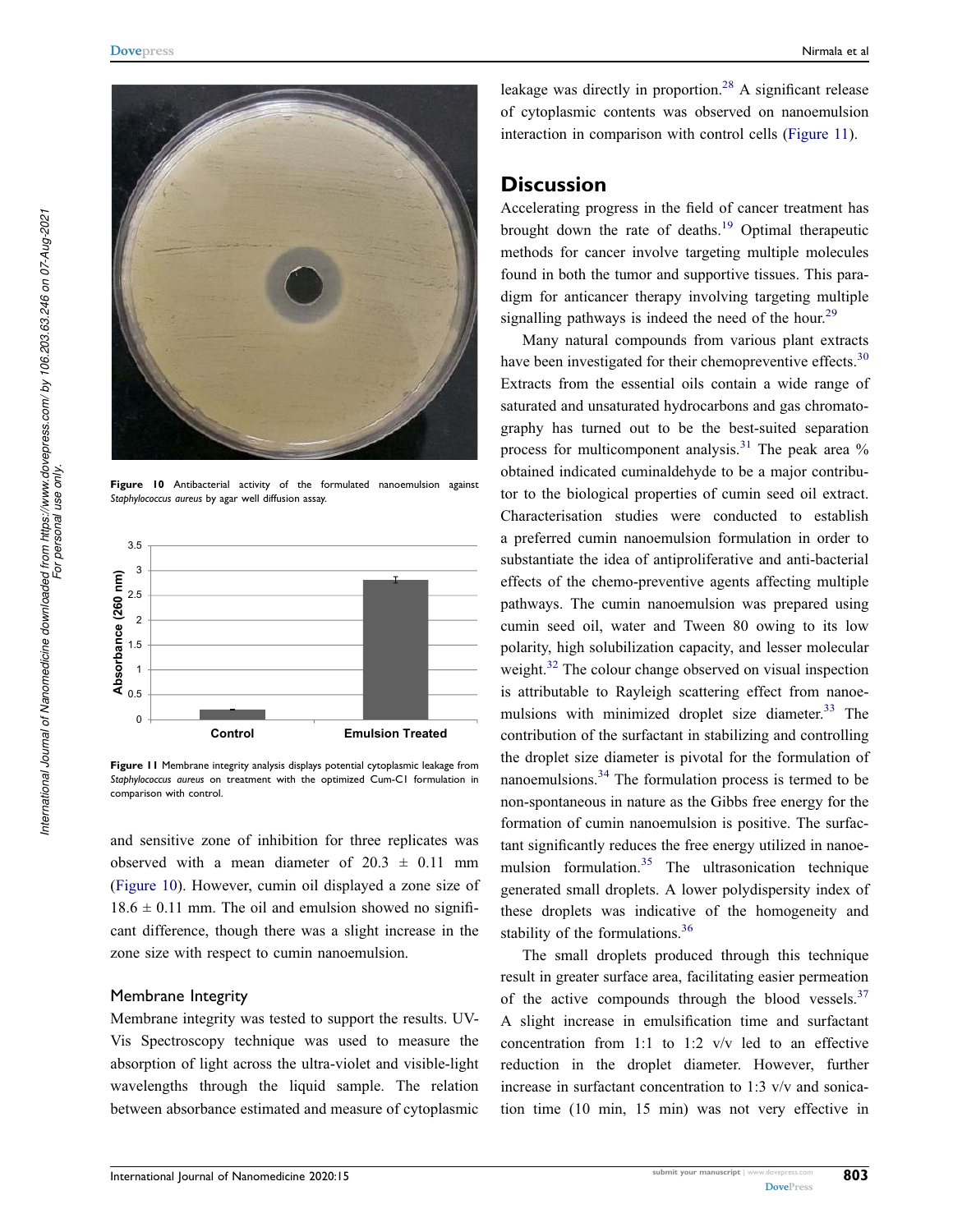reducing droplet size, considering that the droplet size was controlled and stabilized at 1:3 concentration after a sonication time of 5 min.

Dynamic light scattering is a technique used extensively for particle size measurement, and also for size distribution studies. DLS is a technique based on the Brownian motion of spherical particles which incurs a doppler shift of incident laser light. The polydispersity index characterizes the stability of the system.<sup>38</sup> The literature asserts that the relatively weak scattering from optically transparent emulsions is likely the cause for the decrease in absorbance.<sup>39,40</sup> Viscosity serves as a key parameter influencing the effective delivery of bioactive compounds. The effects of oil concentration, surfactant concentration and water are related to the viscosity of nanoemulsions.<sup>41</sup> The entrapment of water molecules in the cross-linking portions of surfactant molecules causes an increase in viscosity.<sup>42,43</sup>

After refrigeration, the pH values demonstrated a variation of <0.2 and these minute variations are in parallel with the reports of Bhushani et al.<sup>44</sup> Surfactant concentration and emulsification time play a crucial role in imparting stability to the nanoemulsions. It is observed that an increment in surfactant concentration and emulsification time caused a direct effect on the stability of the nanoemulsions. Although both Cum-B1 and Cum-C1 showed a nanometric particle size after 5 min of sonication, Cum-C1 was chosen for application in this study based on smaller droplet size with minimum polydispersity index in comparison to other formulations.

The MTT assay was effective in evaluating the cell viability of cancerous tongue carcinoma (SAS) cell line and the non-cancerous (Hek 293) cell line on treatment with cumin nanoemulsion. The nanoemulsion displayed a concentration-dependent cytotoxicity profile. The presence of bioactive compounds in the nanoemulsion might have altered its route of internalization to the target cell.<sup>45</sup> It is understood that the amount of MTT formazan has a direct relation to the number of viable cells.<sup>46</sup> This calorimetric assay measures the MTT reduced by mitochondrial dehydrogenases in metabolically active cells.<sup>47</sup> These mitochondrial succinate dehydrogenases of viable cells result in converting MTT to their corresponding formazan.<sup>48</sup> MTT is also presumed to be reduced in the mitochondria and to behave as an indicator of mitochondrial function. $49-51$  The diminished colony formation observed in the clonogenic assay indicates the anticancer potential of cumin nanoemulsion against SAS cells. The results are in agreement with the reports of Khan et al as they observed a decrease in colony formation of A549 cells on treatment with carvacrol nanoemulsion in a dosedependent manner.<sup>52</sup>

Apoptosis and necrosis are the basic types of cell death. Apoptosis is defined by a number of distinct morphological features and biochemical processes which distinguish it from necrosis, a premature cell death triggered by external exogenous damage.<sup>53</sup> Cancer cells have been suppressing apoptosis as exemplified by a few proteins and between cell death and cell proliferation.<sup>54</sup> In general, cell death attributable to necrosis or apoptosis could be recognized by morphology and cellular pathways.<sup>55–58</sup> The treatments devised are better owing to apoptotic cell death which gives a clear insight into the pathogenesis of a disease.59,60 Flow cytometry technique was conducted with distinct dyes to simplify the task of differentiating apoptosis from necrosis. Annexin V assay is a marker of apoptosis, and propidium iodide acts as a fluorescent dye necrotic indicator.<sup>61</sup> Furthermore, Annexin V-FITC binds to cell surfaces and reveals phosphatidylserine, an early apoptosis indicator. Apoptosis, necrosis, autophagy and cell cycle arrest are diverse pathways through which cells enter the death phase. $62$  In order to perceive the possible mechanism of cytotoxicity in SAS by cumin nanoemulsion, MTT, clonogenic assay and Annexin V-FITC assay results were analysed thoroughly. The achieved results confirm potential anticancer activity against tongue carcinoma cell lines.

The lipid membranes of S. *aureus* readily fuse with these oil-based nanoemulsions. $27$  The antimicrobial activity of cumin nanoemulsion against S. aureus was evident from the zone of inhibition. Studies suggest diffusion techniques such as agar well diffusion are more sensitive to antibacterial activity.<sup>63</sup> Contrary to other substance union methods, the assessment of the antimicrobial impacts of nanoemulsions utilizing common sources delivers specific advantages for pharmaceutical and biomedical applications.<sup>64</sup> The impact of cumin nanoemulsion on cytoplasmic leakage from bacterial pathogen was expressed as absorbance measured at 260 nm in membrane integrity assay. Loss of cell contents can be the reason for the significant release.<sup>63</sup> Moreover, there was only a slight increase in the cytoplasmic leakage of nanoemulsiontreated in comparison with oil-treated samples. The cumin nanoemulsion possessed high antibacterial activity owing to the presence of bioactive compounds. Since these nanoemulsions fuse with the lipid membrane of the pathogen, this paves the way for the destabilization of membrane integrity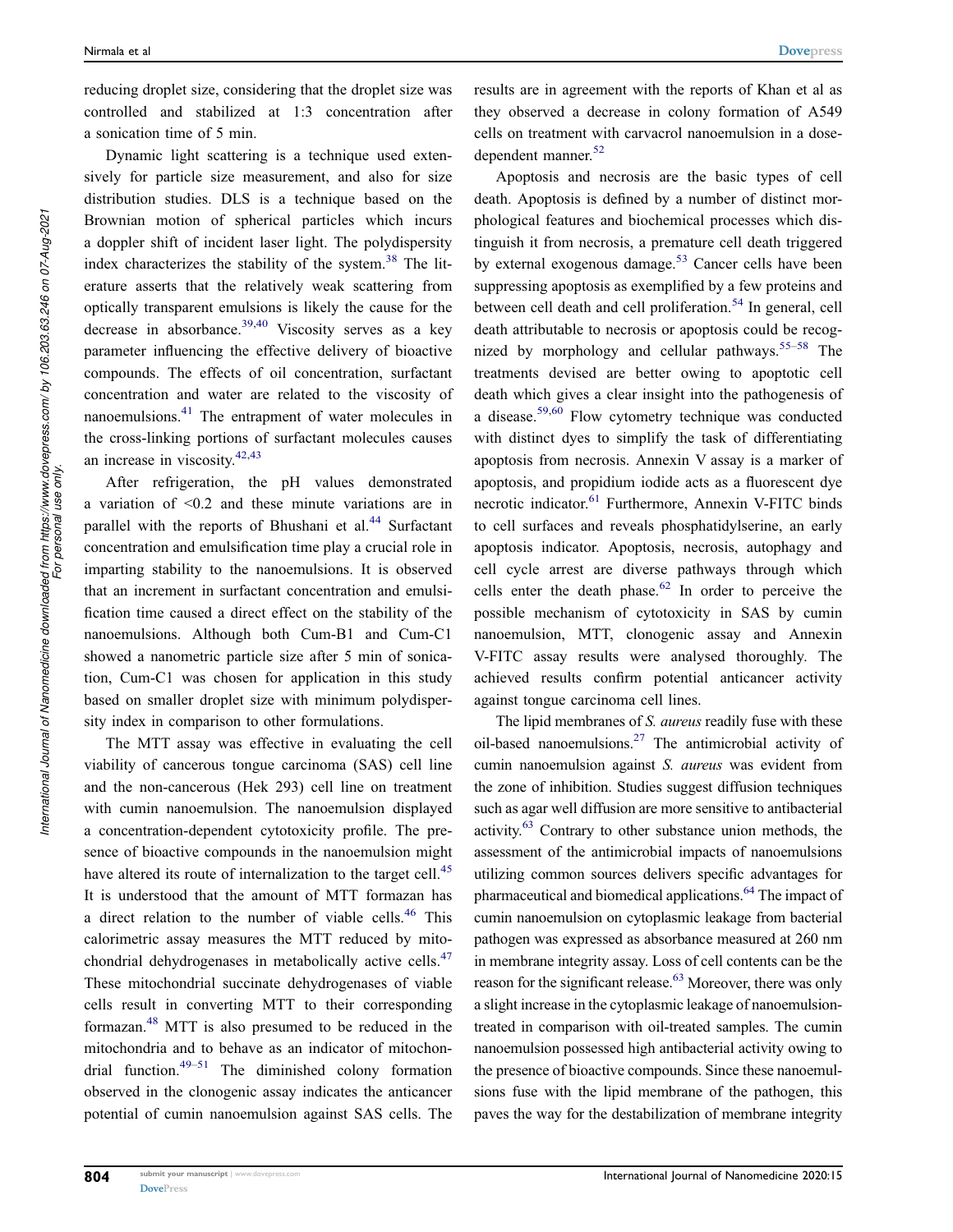and cell death as cited in the literature.<sup>65</sup> The alterations in membrane permeability due to changes in structure could, therefore, be a possible reason for increased cytoplasmic leakage on treatment with cumin nanoemulsion.

### Conclusion

Cumin nanoemulsion system was formulated through cumin seed oil through nanoemulsion by ultrasonication technology which produced uniform and spherical droplets in the nanometer size range. The essential oil was subjected to membrane integrity analysis and agar well diffusion assay. The nanoemulsion exhibited compelling potential cytotoxicity in resistance to tongue carcinoma cell lines. Its antibacterial activity against S. aureus was also considerable. The prevalence of tongue cancer has prioritized the need to develop nonaggressive methods of cancer treatment. Cumin used as an edible spice may be biocompatible, and will pose relatively low or no toxicity-a potentially significant competitive advantage. Facilitation of more in-vivo studies will help to achieve possible use in translational medicine.

### Acknowledgments

We acknowledge CLRI, Adyar for availing FACS facility. We sincerely thank Dr. D. Karunagaran, Head, Department of Biotechnology, Bhupat & Jyoti Mehta School of Biosciences, IIT Madras for allowing access to the cell culture laboratory.

### **Disclosure**

The authors declare no conflicts of interest in this work.

### **References**

- 1. Mondal S, Bandyopadhyay S, K Ghosh M, et al. Natural products: promising resources for cancer drug discovery. Cancer Agents Med Chem. 2012;12:49–75. doi:10.2174/187152012798764697
- 2. Safarzadeh E, Sandoghchian Shotorbani S, Baradaran B, et al. Herbal medicine as inducers of apoptosis in cancer treatment. Adv Pharm Bull. 2014;4:421–427. doi:10.5681/apb.2014.062
- 3. Rein MJ, Renouf M, Cruz-Hernandez C, Actis-Goretta L, Thakkar SK, da Silva Pinto M. Bioavailability of bioactive food compounds; a challenging journey to bioefficacy. Br J Clin Pharmacol. 2013;3:588–602. doi:10.1111/j.1365-2125.2012.04425.x
- 4. Hassan M, Watari H, AbuAlmatty A, Ohba Y, Sakuragi N. Apoptosis and molecular targeting therapy in cancer. Biomed Res Int. 2014;2014:150845. doi:10.1155/2014/150845
- 5. Renukuntla J, Vadlapudi AD, Patel A, Boddu SK, Mitra AK. Approaches for enhancing oral bioavailability of peptides and proteins. Int J Pharm. 2013;447:75–93. doi:10.1016/j.ijpharm.2013.02.030
- 6. Meghani N, Patel P, Kansara K, et al. Formulation of vitamin D encapsulated cinnamon oil nanoemulsion: its potential anti-cancerous activity in human alveolar carcinoma cells. Colloids Surf B Biointerfaces. 2018;166:349–357. doi:10.1016/j.colsurfb.20 18.03.041
- 7. Roca I, Akova M, Baquero F, et al. The global threat of antimicrobial resistance: science for intervention. New Microbes New Infect. 2015;6:22–29. doi:10.1016/j.nmni.2015.02.007
- 8. Kumar SG, Adithan C, Harish BN, Sujatha S, Roy G, Malini A. Antimicrobial resistance in India: a review. J Nat Sci Biol Med. 2013;4:286–291. doi:10.4103/0976-9668.116970
- 9. Raghunath D. Emerging antibiotic resistance in bacteria with special reference to India. J Biosci. 2008;33:593–603. doi:10.1007/s12038- 008-0077-9
- 10. Manoharan A, Chatterjee S, Mathai D, Study Group S; Mathai D SARI Study group. Detection and characterization of metallo beta lactamases producing P. aeruginosa. Indian J Med Microbiol. 2010;28:241–244. doi:10.4103/0255-0857.66486
- 11. Souto EB, Nayak AP, Murthy RSR. Lipid nanoemulsions for anti-cancer drug therapy. Pharmazie. 2011;66:473–478.
- 12. Gupta A, Eral HB, Hatton TA, et al. Nanoemulsions: formation, properties and applications. Soft Matter. 2016;12:2826–2841. doi:10.1039/C5SM02958A
- 13. Jaiswal M, Dudhe R, Sharma PK. Nanoemulsion: an advanced mode of drug delivery system. 3 Biotech. 2015;5:123–127. doi:10.1007/ s13205-014-0214-0
- 14. Ganta S, Talekar M, Singh A, Coleman TP, Amiji MM. Nanoemulsions in translational research-opportunities and challenges in targeted cancer therapy. AAPS PharmSciTech. 2014;15:694–708. doi:10.1208/s12249-014-0088-9
- 15. Walia N, Dasgupta N, Ranjan S, Chen L. Fish oil based vitamin D nanoencapsulation by ultrasonication and bioaccessibility analysis in simulated gastro-intestinal tract. UltrasonSonochem. 2017;39:623–635. doi:10.1016/j.ultsonch.2017.05.021
- 16. Khan A, Chen H-C, Tania M, et al. Anticancer activities of Nigella sativa (black cumin). Afr J Tradit Complement Altern Med. 2011;8 (5S). doi:10.4314/ajtcam.v8i5S.10
- 17. Periasamy VS, Athinarayanan J, Alshatwi AA. Anticancer activity of an ultrasonic nanoemulsion formulation of Nigella sativa L. essential oil on human breast cancer cells. Ultrason Sonochem. 2016;31:449–455. doi:10.1016/j.ultsonch.2016.01.035
- 18. Yoon HJ, Zhang X, Kang MG, et al. Cytotoxicity evaluation of turmeric extract incorporated oil-in-water nanoemulsion. Int J Mol Sci. 2018;19:280. doi:10.3390/ijms19010280
- 19. Franken NA, Rodermond HM, Stap J, Haveman J, van Bree C. Clonogenic assay of cells in vitro. Nat Protoc. 2006;1:2315–2319. doi:10.1038/nprot.2006.339
- 20. Balouiri M, Sadiki M, Ibnsouda SK. Methods for in vitro evaluating antimicrobial activity: a review. J Pharm Anal. 2016;6:71–79. doi:10.1016/j.jpha.2015.11.005
- 21. Hou L, Shi Y, Zhai P, Le G. Inhibition of foodborne pathogens by Hf1, a novel antibacterial peptide from the larvae of the housefly (Musca domestica) in medium and orange juice. Food Control. 2007;18:1350–1357. doi:10.1016/j.foodcont.2006.03.007
- 22. Berridge MV, Herst PM, Tan AS. Tetrazolium dyes as tools in cell biology: new insights into their cellular reduction. Biotechnol Annu Rev. 2005;11:127–152. doi:10.1016/S1387-2656(05)11004-7
- 23. Horobin RW, Kiernan JA. Conn's Biological Stains. A Handbook of Dyes, Stains and Fluorochromes for Use in Biology and Medicine. 10th ed. Oxford: Bios Scientific Publishers; 2002.
- 24. Nuryadi E, Permata TBM, Komatsu S, et al. Inter-assay precision of clonogenic assays for radiosensitivity in cancer cell line A549. Oncotarget. 2018;9:13706–13712. doi:10.18632/oncotarget.24448
- 25. Buch K, Peters T, Nawroth T, et al. Determination of cell survival after irradiation via clonogenic assay versus multiple MTT assay a comparative study. Radiat Oncol. 2012;7:1. doi:10.1186/1748- 717X-7-1
- 26. Koopman G, Reutelingsperger CP, Kuijten GA, et al. Annexin V for flow cytometric detection of phosphatidylserine expression on B cells undergoing apoptosis. Blood. 1994;84:1415–1420. doi:10.1182/ blood.V84.5.1415.bloodjournal8451415

805

*International Journal of Nanomedicine downloaded from https://www.dovepress.com/ by 106.203.63.246 on 07-Aug-2021*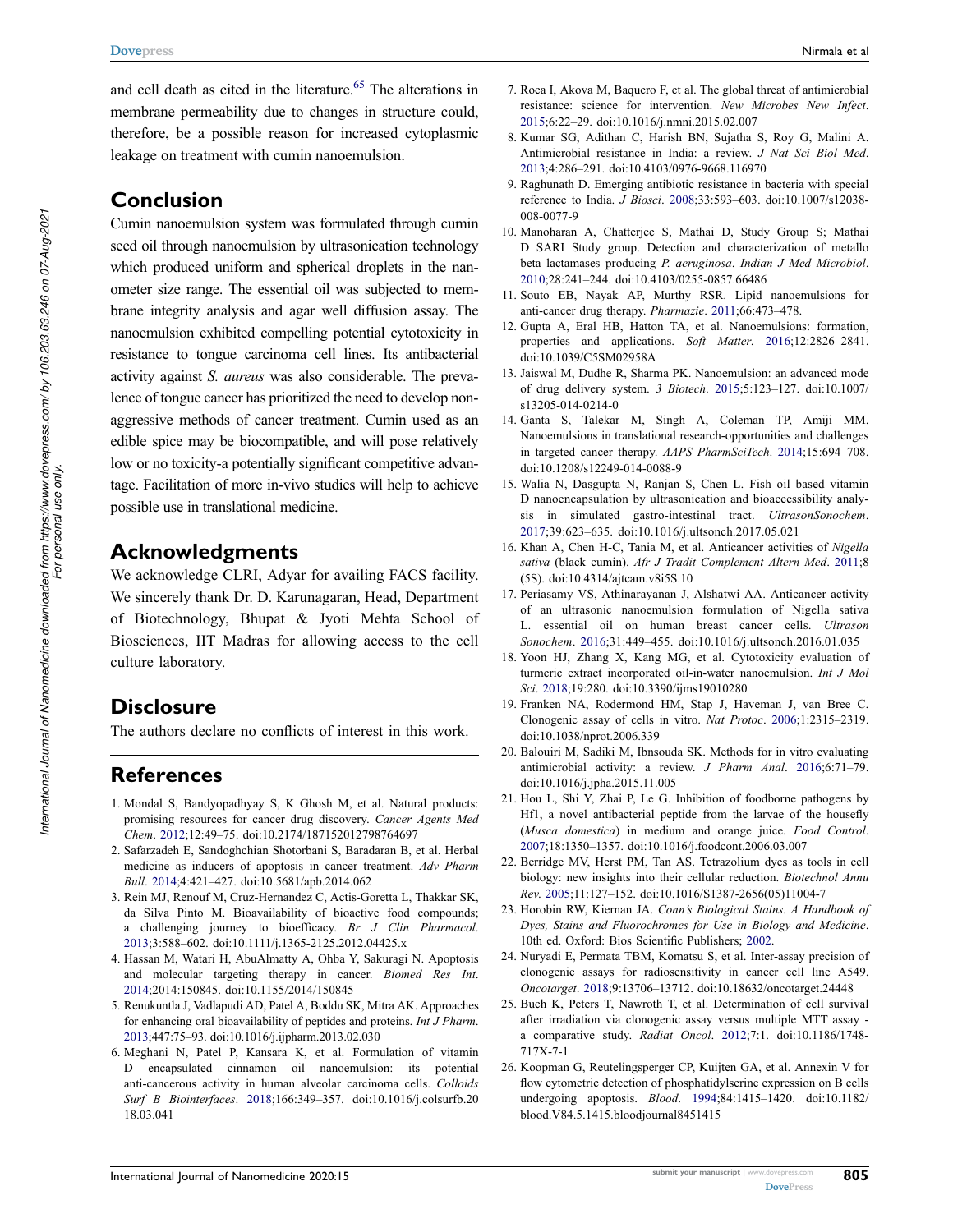- 27. Valgas C, De Souza SM, Smânia EFA, Smania A. Screening methods to determine antibacterial activity of natural products. Braz J Microbiol. 2007;38:369–380. doi:10.1590/S1517-83822007000200034
- 28. Sugumar S, Nirmala J, Ghosh V, Anjali H, Mukherjee A, Chandrasekaran N. Bio-based nanoemulsion formulation, characterization and antibacterial activity against food-borne pathogens. J Basic Microbiol. 2013;53:677–685. doi:10.1002/jobm.v53.8
- 29. Faivre S, Djelloul S, Raymond E. New paradigms in anticancer therapy: targeting multiple signaling pathways with kinase inhibitors. Semin Oncol. 2006;33:407–420. doi:10.1053/j. seminoncol.2006.04.005
- 30. Chanda S, Nagani K. In vitro and in vivo methods for anticancer activity evaluation and some Indian medicinal plants possessing anticancer properties: an overview. J Pharmacogn Phytochem. 2013;2:140–152.
- 31. Marriott PJ, Shellie R, Cornwell C, et al. Gas chromatographic technologies for the analysis of essential oils. J Chromatogr A. 2001;936:1–22. doi:10.1016/s0021-9673(01)01314-0
- 32. Cheng M, Zeng G, Huang D, et al. Advantages and challenges of tween 80 surfactant-enhanced technologies for the remediation of soils contaminated with hydrophobic organic compounds. Chem Eng J. 2017;314:98–113. doi:10.1016/j.cej.2016.12.135
- 33. Mason TG, Wilking JN, Mcleson K, Chang CB, Graves SM. Nanoemulsions: formation, structure, and physical properties. J Phys Condens Matter. 2006;18:R635–R666. doi:10.1088/0953- 8984/18/41/R01
- 34. Hasai S, Pezashki A, Hamishehkar H. Effect of surfactant and oil type on size droplets of betacarotene-bearing nanoemulsions. Int J Curr Microbiol Appl Sci. 2015;4:146.
- 35. Tadros T, Izquierdo P, Esquena J, Solans C. Formation and stability of nano-emulsions. Adv Colloid Interface Sci. 2004;108–109:303–- 318. doi:10.1016/j.cis.2003.10.023
- 36. Constantinides PP, Yiv SH. Particle size determination of phase-inverted water-in-oil microemulsions under different dilution and storage conditions. Int J Pharm. 1995;115:225–234. doi:10.1016/ 0378-5173(94)00272-7
- 37. Nirmala MJ, Mukherjee A, Chandrasekaran N. Improved efficacy of fluconazole against candidiasis using bio-based microemulsion technique. BiotechnolApplBiochem. 2013;60:417–429. doi:10.1002/ bab.1116
- 38. Liu X, Dai Q, Austin L, et al. A one-step homogeneous immunoassay for cancer biomarker detection using gold nanoparticle probes coupled with dynamic light scattering. J Am Chem Soc. 2008;130:2780–2782. doi:10.1021/ja711298b
- 39. McClements DJ. Colloidal basis of emulsion color. Curr Opin Colloid Interface Sci. 2002;7:451–455. doi:10.1016/S1359-0294(02) 00075-4
- 40. McClements DJ. Theoretical prediction of emulsion color. Adv Colloid Interface Sci. 2002;97:63–89. doi:10.1016/S0001-8686(01) 00047-1
- 41. Lovelyn C, Attama AA. Current state of nanoemulsions in drug delivery. J Biomater Nanobiotechnol. 2011;2:626–639.
- 42. El Eini DID, Barry BW, Rhodes CT. Micellar size, shape, and hydration of long-chain polyoxyethylene non-ionic surfactants. J Colloid Interface Sci. 1976;54:348–351. doi:10.1016/0021- 9797(76)90314-3
- 43. Barry BW, El Eini DID. Solubilization of hydrocortisone, dexamethasone, testosterone and progesterone by long-chain polyoxyethylene surfactants. J Pharm Pharmacol. 1976;28:210–218. doi:10.1111/ j.2042-7158.1976.tb04133.x
- 44. Bhushani JA, Karthik P, Anandharama krishnan C. Nanoemulsion based delivery system for improved bioaccessibility and Caco-2 cell monolayer permeability of green tea catechins. Food Hydrocoll. 2016;56:372–382. doi:10.1016/j.foodhyd.2015.12.035
- 45. Milhomem-Paixão SS, Fascineli ML, Muehlmann LA, et al. Andiroba oil (carapa guianensis aublet) nanoemulsions: development and assessment of cytotoxicity, genotoxicity, and hematotoxicity. J Nanomater. 2017;2017:1–11. doi:10.1155/2017/4362046
- 46. Van Meerloo J, Kaspers GJ, Cloos J. Cell sensitivity assays: the MTT assay. Methods Mol Biol. 2011;731:237–245.
- 47. Bergantini APF, Castro FA, Souza AM, Fett-Conte AC. Chronic myeloid leukemia and the Fas-FasL system. Rev Bras Hematol Hemoter. 2005;27:120–125. doi:10.1590/S1516-84842005000200012
- 48. Saravanan BC, Sreekumar C, Bansal GC, Ray D, Rao JR, Mishra AK. A rapid MTT colorimetric assay to assess the proliferation index of two Indian strains of Theileriaannulata. Vet Parasitol. 2003;113:211–216. doi:10.1016/s0304-4017(03)00062-1
- 49. Huet O, Petit JM, Ratinaud MH, Julien R. NADH-dependent dehydrogenase activity estimation by flow cytometric analysis of 3-(4,5-dimethylthiazol-2-yl)-2,5-diphenyltetrazolium bromide (MTT) reduction. Cytometry. 1992;13:532–539. doi:10.1002/ cyto.990130513
- 50. Feuerstein T, Schauder A, Malik Z. Silencing of ALA dehydratase affects ALA-photodynamic therapy efficacy in K562 erythroleukemic cells. Photochem Photobiol Sci. 2009;8:1461–1466. doi:10.1039/ b9pp00007k
- 51. Du XM, Yan Y, Bai ZL, et al. Evaluation of the cytotoxicity of a two photon absorbing fluorescence compound on human hepatic cancer cells in mice. Biotech Histochem. 2010;85:107–113. doi:10.1080/ 10520290903149588
- 52. Khan I, Bahuguna A, Bhardwaj M, et al. Carvacrol nanoemulsion evokes cell cycle arrest, apoptosis induction and autophagy inhibition in doxorubicin resistant-a549 cell line. Artif Cells Nanomed Biotechnol. 2018;46:664–675. doi:10.1080/21691401.2018.1434187
- 53. Nikoletopoulou V, Markaki M, Palikaras K, et al. Crosstalk between apoptosis, necrosis and autophagy. Biochim Biophys Acta Mol Cell Res. 2013;1833:3448–3459. doi:10.1016/j.bbamcr.2013.06.001
- 54. Massano J, Regateiro FS, Januário G, et al. Oral squamous cell carcinoma: review of prognostic and predictive factors. Oral Surg Oral Med Oral Pathol Oral Radiol Endod. 2006;102:67–76. doi:10.1016/j.tripleo.2005.07.038
- 55. Mosmann T. Rapid colorimetric assay for cellular growth and survival: application to proliferation and cytotoxicity assays. J Immunol Methods. 1983;65:55–63. doi:10.1016/0022-1759(83)90303-4
- 56. Wong RSY. Apoptosis in cancer: from pathogenesis to treatment. J Exp Clin Cancer. 2011;30:87. doi:10.1186/1756-9966-30-87
- 57. Foster I. Cancer: a cell cycle defect. Radiography. 2008;14:144–149. doi:10.1016/j.radi.2006.12.001
- 58. Kuwana T, Newmeyer DD. Bcl-2-family proteins and the role of mitochondria in apoptosis. Curr Opin Cell Biol. 2003;15:691–699.
- 59. Kerr JFR, Gobe GC, Winterford CM, Harmon BV. Anatomical methods in cell death. Method Cell Biol. 1995;46:1–27.
- 60. Boujrad H, Gubkina O, Robert N, Krantic S, Susin AS. AIF-mediated programmed necrosis: a highly regulated way to die. Cell Cycle. 2007;6:2612–2619. doi:10.4161/cc.6.21.4842
- 61. Vermelho AB, Cardoso VS, Junior ER, dos Santos EP, Supuran CT. Nanoemulsions of sulfonamide carbonic anhydrase inhibitors strongly inhibit the growth of Trypanosoma cruzi. J Enzyme Inhib Med Chem. 2018;33:139–146. doi:10.1080/ 14756366.2017.1405264
- 62. Elmore S. Apoptosis: a review of programmed cell death. Toxicol Pathol. 2007;35:495–516. doi:10.1080/01926230701320337
- 63. Zhang H, Shen FY, Weng P, Zhao G, Feng F, Zheng X. Antimicrobial activity of a food-grade fully dilutable microemulsion against Escherichia coli and Staphylococcus aureus. Int J Food Microbiol. 2009;135:211–215. doi:10.1016/j. ijfoodmicro.2009.08.015